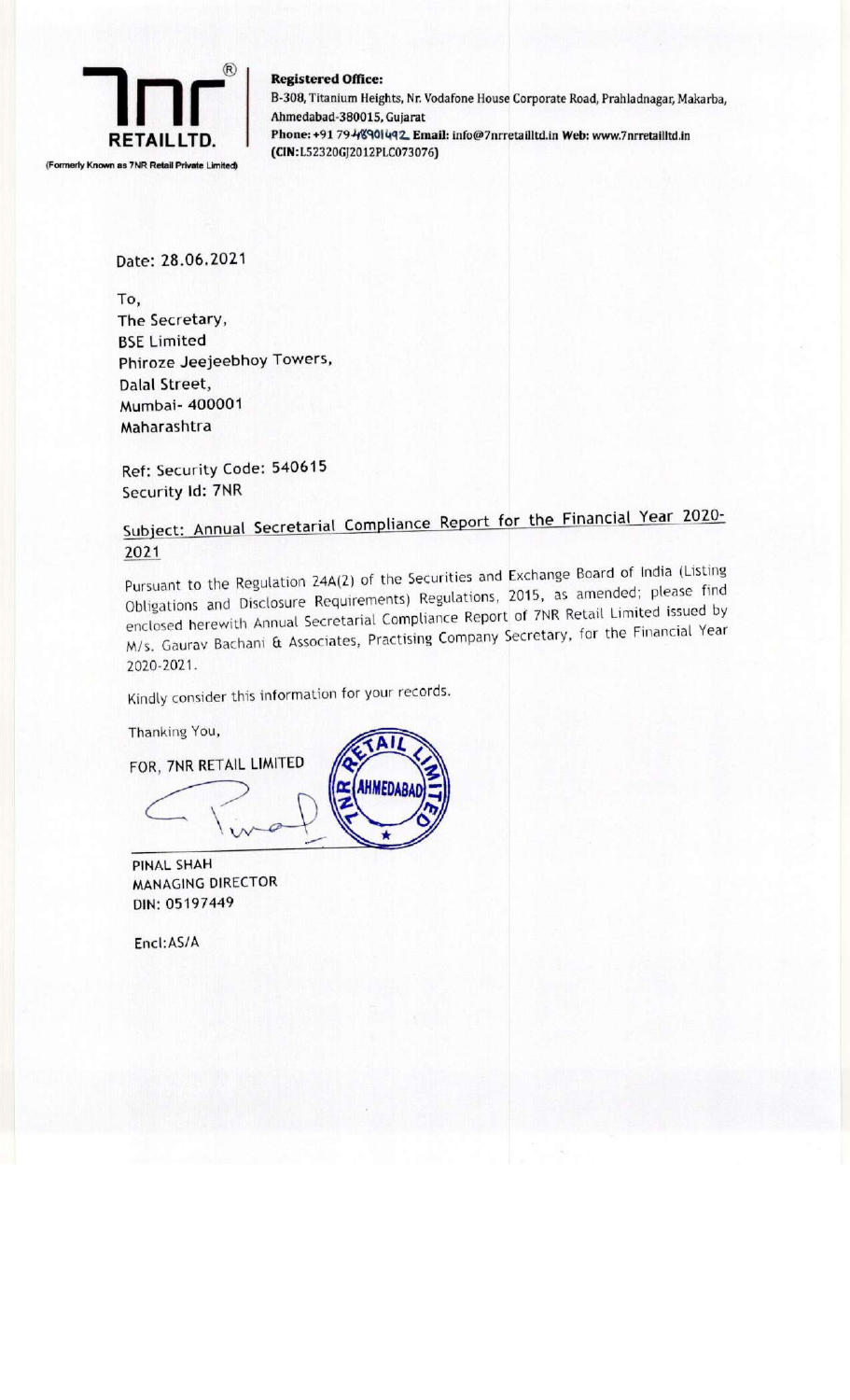Address: 307-308, Shital Varsha Arcade, Girish Cold Drinks Cross Road, C. G. Road, Anmedabad — 380 009 Tel: 90166-14499 Mobile: 95-1010-6644 E-mail: csgauravbachani@gmail.com

## SECRETARIAL COMPLIANCE REPORT OF 7NR RETAIL LIMITED FOR THE YEAR ENDED MARCH 31, 2021

We, Gaurav Bachani & Associates, Company Secretaries, Anmedabad have examined:

- (a) all the documents and records made available to us and explanation provided by **7NR Retail Limited** ("the listed entity"),
- (b) \_ the filings/ submissions made by the listed entity to the stock exchanges
- (c) website of the listed entity,
- (d) any other document/ filing, as may be relevant,

which has been relied upon to make this certification, for the year ended March 31, 2021 ("Review Period") in respect of compliance with the provisions of: -

- (i) the Securities and Exchange Board of India Act, 1992 ("SEBI Act") and the Regulations, circulars, guidelines issued thereunder; and
- (ii) the Securities Contracts (Regulation) Act, 1956 ("SCRA"), rules made thereunder and the Regulations, circulars, guidelines issued thereunder by the Securities and Exchange Board of India ("SEBI");

The specific Regulations, whose provisions and the circulars/ guidelines issued thereunder, have been examined, include: -

- (a) Securities and Exchange Board of India (Listing Obligations and Disclosure Requirements) Regulations, 2015 except Para (a) below;
- (b) Securities and Exchange Board of India (Issue of Capital and Disclosure Requirements) Regulations, 2018;

During the period of our audit the listed entity has not issue any of securities. Hence the reporting of compliance under these regulations does not arise.

- (c) Securities and Exchange Board of India (Substantial Acquisition of Shares and Takeovers) Regulations, 2011;
- (d) Securities and Exchange Board of India (Buyback of Securities) Regulations, 2018;

During the period of our audit the listed entity has not done any buy back of its securities. Hence the reporting of compliance under these regulations does not arise.

(e) Securities and Exchange Board of India (Share Based Employee Benefits) Regulations, 2014;<br>Page 1 of 3

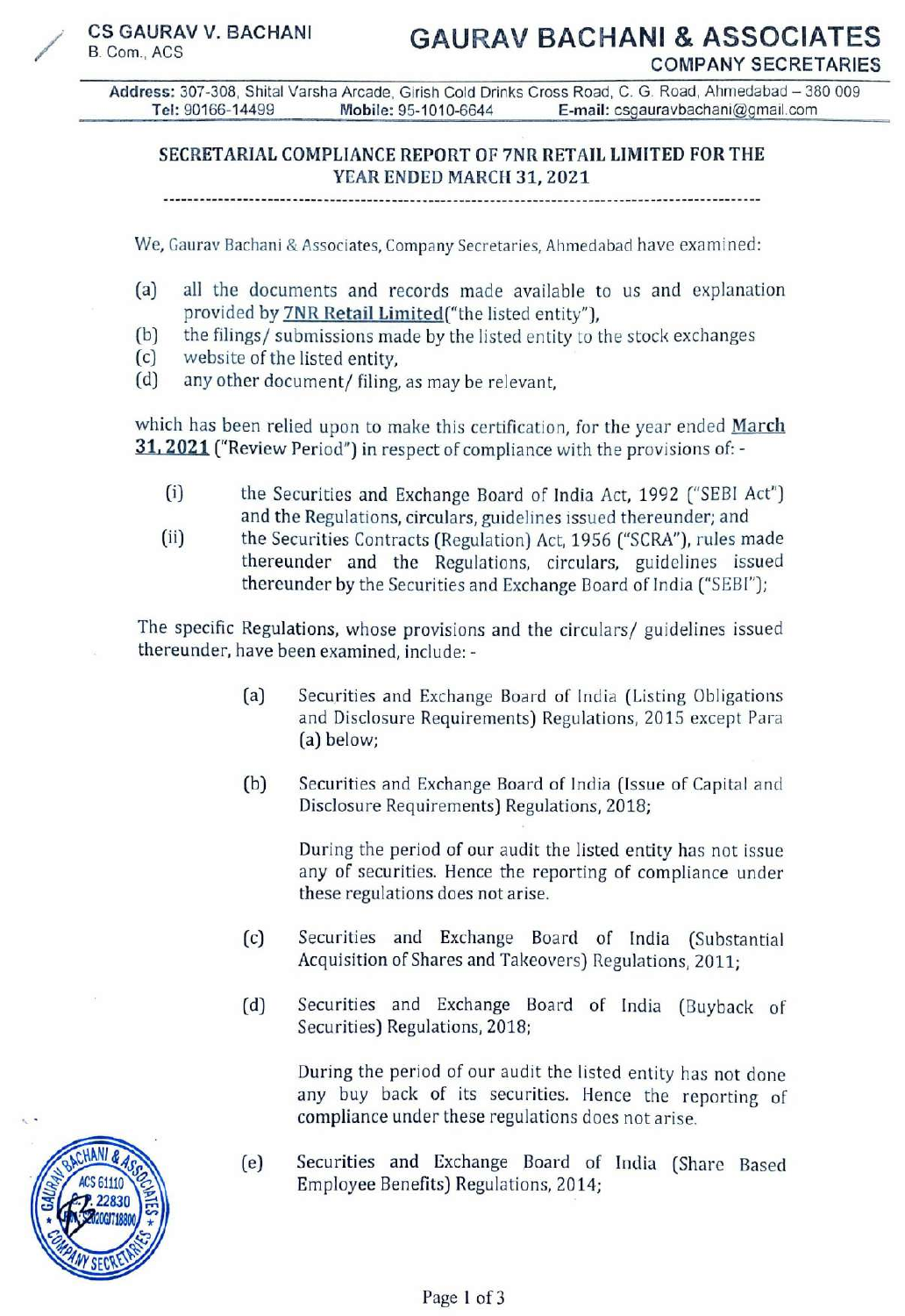/

CS GAURAV V. BACHANI **GAURAV BACHANI & ASSOCIATES**<br>B. Com., ACS COMPANY SECRETARIES<br>Tel: 90166-14499 Tel: 90166-14499 CS GAURAV V. BACHANI GAUF<br>
B. Com., ACS<br>
Address: 307-308, Shital Varsha Arcade, Girish Cold<br>
Tel: 90166-14499 Mobile: 95-1010-664 Tel: 90166-14499 Mobile: 95-1010-6644 E-mail: csgauravbachani@gmail.com

During the period of our audit the listed entity has not issued/granted any Share Based Employee Benefits to their employees. Hence the reporting of compliance under these regulations does not arise.

(f) Securities and Exchange Board of India (Issue and Listing of Debt Securities) Regulations, 2008;

During the period of our audit the listed entity has not issued/listed any Debt Security. Hence the reporting of compliance under these regulations does not arise.

(g) Securities and Exchange Board of India (Issue and Listing of Non-convertible and Redeemable Preference Shares) Regulations, 2013;

> During the period of our audit the listed entity has not issued/listed any Non-convertible and Redeemable Preference Shares. Hence the reporting of compliance under these regulations does not arise.

- (h) Securities and Exchange Board of India (Prohibition of Insider Trading) Regulations, 2015;
- (i) Securities and Exchange Board of India (Registrars to an Issue and Share Transfer Agents) Regulations, 1993:

and based on the above examination, We hereby report that, during the Review Period:

- (a) The listed entity has complied with the provisions of the above Regulations and circulars/ guidelines issued thereunder,<br>
(b) The listed entity has maintained proper records under the provisions of
- 
- (b) The listed entity has maintained proper records under the provisions of<br>the above Regulations and circulars/ guidelines issued thereunder in so far<br>as it appears from our examination of those records.<br>(c) The following